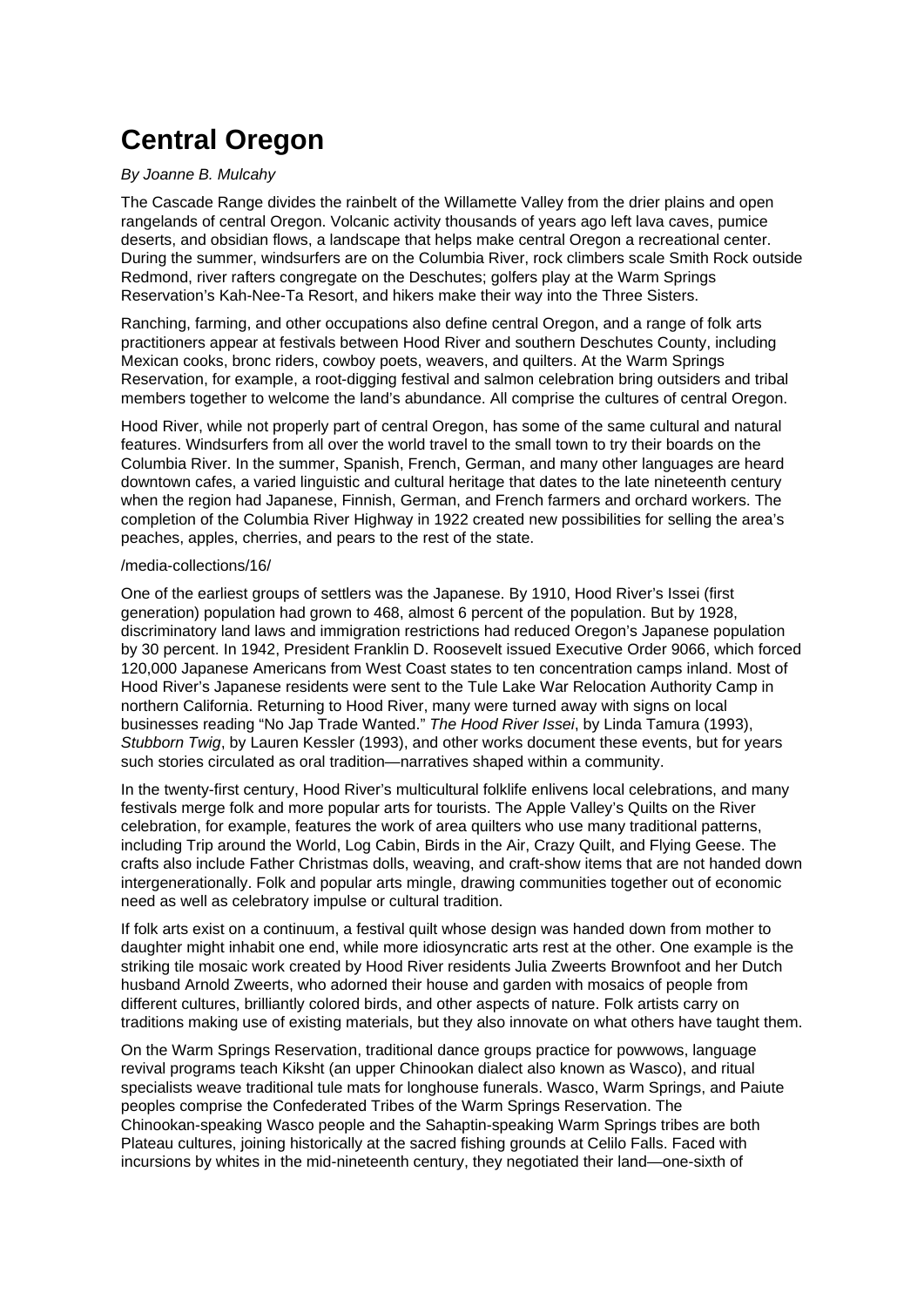modern-day Oregon—for a reservation between the Deschutes River and the Cascades. The Paiutes joined them in the 1880s, after being forced from their homelands in southeast Oregon after the Bannock War and relocated to Fort Simcoe and Fort Vancouver in Washington. Upon release, some Paiutes returned to Harney and Malheur counties, but others settled with the Warm Springs and Wasco peoples.

Many artists have successfully kept the balance between tradition and modernity. Warm Springs poet Elizabeth Woody is also an accomplished painter and printmaker who exhibits regionally and nationally. She apprenticed through the Oregon Folklife Program to learn basket weaving from master artist Margaret Jim-Pennah. Woody's aunt, Lillian Pitt, is internationally known for her jewelry, ceramic masks, and raku pottery. Both women are firmly rooted in their heritage.

Roma Cartney, a master of Indian foods, has passed on her frybread recipes to young people on the reservation teaches traditional root-digging and berry gathering and preparation. Tony "Big Rat" Suppah and his wife Lucille taught traditional music for many years through the Spotted Eagle Dance and Drum Group. The Warm Springs schools partnered with the University of Oregon's Northwest Indigenous Language Institute and are now teaching Kiksht, Ichishkiin Snwit (a Sahaptin dialect), and Numu (a Numic dialect). Taaw-lee-winch (formerly Larry Dick) has performed naming ceremonies for others and has made tule mats that line longhouses for funerals and other rites of passage. He has taught medicine singing and the making of deer hoof rattles used for healing ceremonies.

The 2010 census recorded 53,203 American Indians and Alaska Natives in Oregon, 1.4 percent of the state population. Jefferson and Wasco counties, which include a portion of the Warm Springs Reservation, have the highest percentage of Indian residents among Oregon counties (18.4 percent and 4.5 percent, respectively).

The Jefferson County Fair is a sensory multicultural world that links the Warm Springs Reservation, the agricultural traditions of the region, and a growing Mexican population. The region's economic base of logging, cattle ranching, and hay, grain, and potato farming is linked to the folk arts of Oregon's pioneer heritage—quilting, leather work, saddle and tack art, wood crafts, and metal work. At the fair, Dan and Joyce Fearrier, both steeped in cowboy culture, exhibit their fine rawhide work, including traditional four-plait riatas and miniature horseshoes of braided rawhide,. Manuela Nuñez Wickham cook homemade tortilla, something she learned during her childhood in San Luis Potosi, Mexico. She decided long ago, she said, that "this is what I want for my kids." Margarita Chavez of Madras is similarly committed to keeping her Mexican traditions from Michoacan alive through cross-stitch embroidering as well as "pulled thread" crochet work.

In Prineville, Keith Appling has perfected his whittling of flowers, picture frames, balls-in-cages, and other wooden toys. Appling learned to whittle from his father, when carving competitions were part of the family's entertainment. He carves as an outlet for his creativity, to solve puzzles in wood, and to respond to material surroundings. Folklorist Steve Siporin has written that whittlers are often middle-aged or older men who learned as children, then carried into adulthood "the challenges, the secrets, the puzzles to be solved in demonstrating adult skills."

Prineville was also home to renowned horseman John Sharp. Sharp grew up riding and training horses on a farm in Oklahoma, arriving in Oregon on a freight train in 1932. During years of ranch work, he developed a skill called "fishing" with a twelve-foot bamboo pole to place horses in 24-by-24-foot pens. With a grant from the Oregon Folklife Program in 2001, Sharp taught Prineville local Dory Howell "how to gentle and tame a wild horse," an essential transference of folk knowledge from one generation to the next.

## /media-collections/17/

In his memoir, New Era, about growing up in Madras, writer and scholar Jarold Ramsey asked how these arts and practices will survive alongside the region's rapid growth and changing land use. The town is still farm country, green with irrigated fields of sugar beets, carrots, flower seeds, wheat, potatoes, and other crops, but in the twenty-first century developers vie with family farmers and urbanites have taken the place of the rural population.